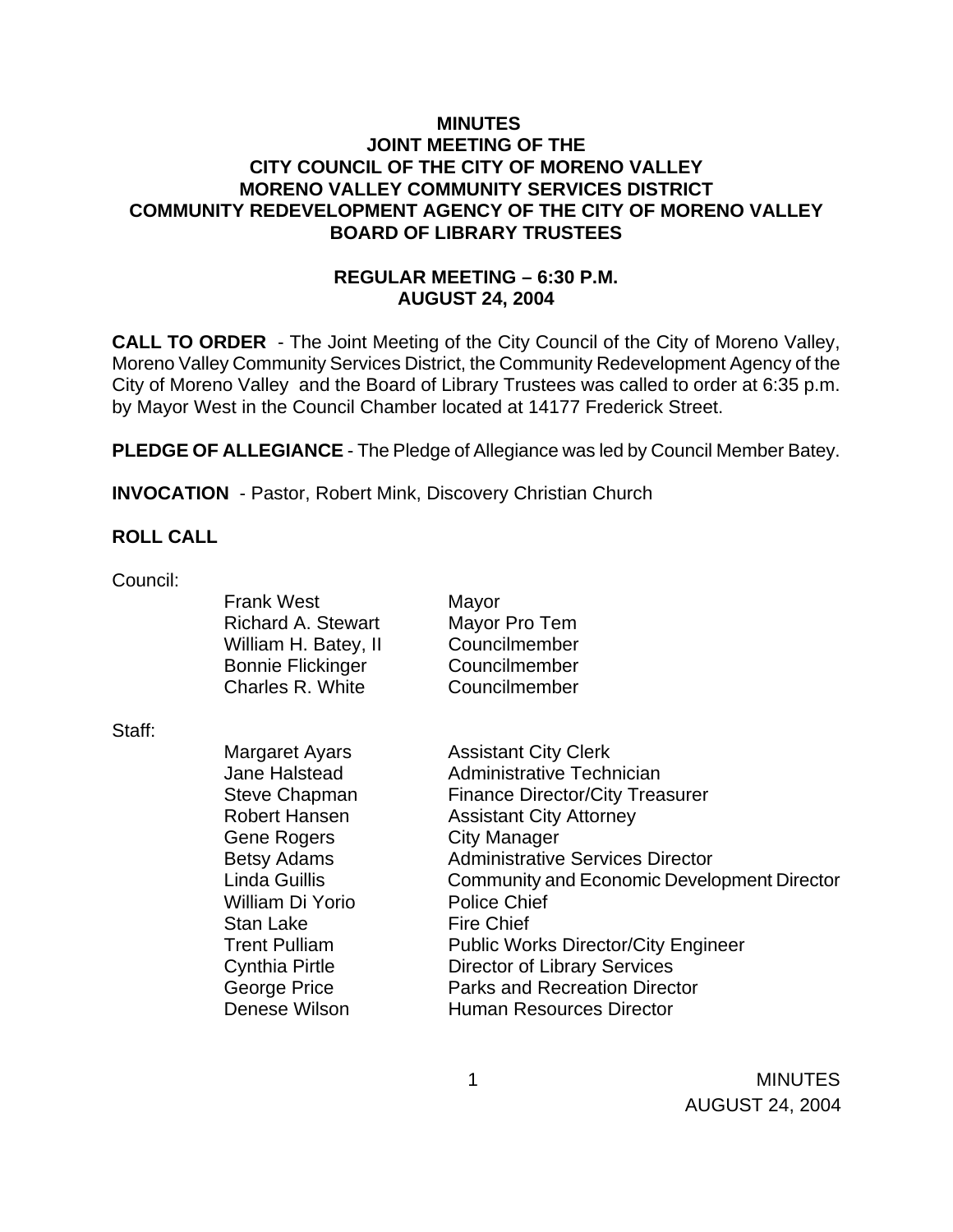# **JOINT CONSENT CALENDARS (SECTIONS A-D) OF THE CITY COUNCIL OF THE CITY OF MORENO VALLEY, MORENO VALLEY COMMUNITY SERVICES DISTRICT, COMMUNITY REDEVELOPMENT AGENCY OF THE CITY OF MORENO VALLEY AND THE BOARD OF LIBRARY TRUSTEES**

Mayor Pro Tem Stewart made a motion, seconded by Council Member Flickinger to pull Item C5 from the Consent Calendar. Motion carried 5-0. Roll Call Vote.

Mayor West opened the agenda items for the Consent Calendars for public comments.

Pete Bleckert – Address matter of record – (Item A5, A18, & B5)

- 1) Ambulance service
- 2) RDA purchase of property
- 3) Street lighting service

Council Member Flickinger made a motion, seconded by Council Member White to approve the Consent Calendars in their entireties, except for Items A16 and A20 which were pulled for separate discussion/action. Motion carried 5-0. Roll call vote.

# **A. CONSENT CALENDAR** - **CITY COUNCIL**

- A1. ORDINANCES FIRST READING BY TITLE ONLY Waived reading of all Ordinance Introductions and read by title only.
- A2. WARRANT REPORT JULY 31, 2004 Adopted Resolution No. 2004-60, approving the Warrant Report, dated July 31, 2004 in the total amount of \$9,143,129.42.

Resolution No. 2004-60

 A Resolution of the City Council of the City of Moreno Valley, California, Approving the Warrant Report Dated July 31, 2004

- A3. MINUTES REGULAR MEETING OF JULY 13, 2004 Approved as submitted.
- A4. MINUTES SPECIAL MEETING OF JULY 6, 2004 Approved as submitted.
- A5. MEMORANDUM OF UNDERSTANDING (MOU) WITH COUNTY OF RIVERSIDE REGARDING RECEIPT OF FINES FROM EMERGENCY MEDICAL SERVICE PROVIDER (CONTINUED FROM JUNE 22, 2004) Approved the MOU with the County of Riverside regarding receipt of fines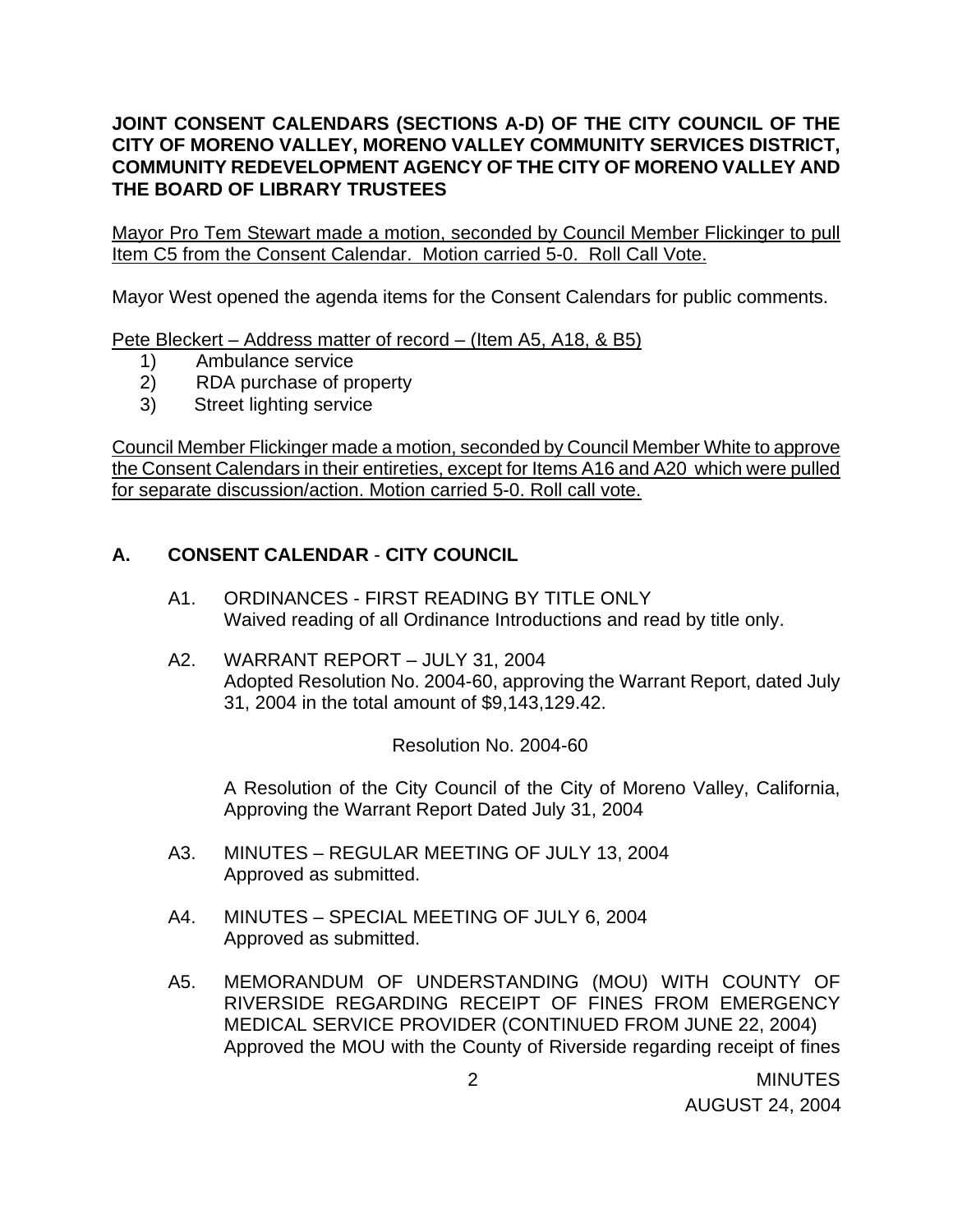from the emergency medical service provider.

- A6. APPROVAL OF QUARTERLY INVESTMENT REPORT QUARTER ENDED JUNE 30, 2004 Approved and accepted the quarterly investment report, in compliance with California Government Code Section 53646.
- A7. REQUEST FOR STREET NAME CHANGES ADOPT RESOLUTION NO. 2004-61, A RESOLUTION OF THE CITY COUNCIL CHANGING THE STREET NAME OF NEWHOPE STREET TO VETERANS WAY, BETWEEN CACTUS AVENUE AND ALESSANDRO BOULEVARD AND ADOPT RESOLUTION NO. 2004-62, A RESOLUTION OF THE CITY COUNCIL CHANGING THE STREET NAME OF BUSINESS CENTER DRIVE TO NEWHOPE DRIVE, BETWEEN ELSWORTH STREET AND NEWHOPE **STREET**

 Adopted Resolution No. 2004-61, and thereby changed the street name of Newhope Street to Veterans Way, between Cactus Avenue and Alessandro Boulevard; adopted Resolution No. 2004-62, and thereby changed the street name of Business Center Drive to Newhope Drive, between Elsworth Street and Newhope Street; and directed the City Clerk to certify said resolutions and transmit a copy of the resolutions to the Riverside County Assessor's office, Chief of Police, Fire Chief, City Building Official, and the United States Postmaster at Moreno Valley, California.

Resolution No. 2004-61

A Resolution of the City Council of the City of Moreno Valley, California, Changing the Name of Newhope Street to Veterans Way, Between Cactus Avenue and Alessandro Boulevard

### Resolution No. 2004-62

 A Resolution of the City Council of the City of Moreno Valley, California, Changing the Name of Business Center Drive to Newhope Drive, Between Elsworth Street and Newhope Street

 A8. APPOINTMENT OF COUNCIL MEMBER BONNIE FLICKINGER AS THE CITY'S VOTING DELEGATE AND CITY MANAGER GENE ROGERS AS THE CITY'S ALTERNATE VOTING DELEGATE TO THE LEAGUE OF CALIFORNIA CITIES 2004 ANNUAL CONFERENCE BUSINESS MEETING TO BE HELD SUNDAY, SEPTEMBER 19, 2004 (Oral Presentation only – No written material provided)

 Appointed Council Member Bonnie Flickinger as the City's voting delegate and City Manager Gene Rogers as the City's alternate voting delegate to the

 3 MINUTES AUGUST 24, 2004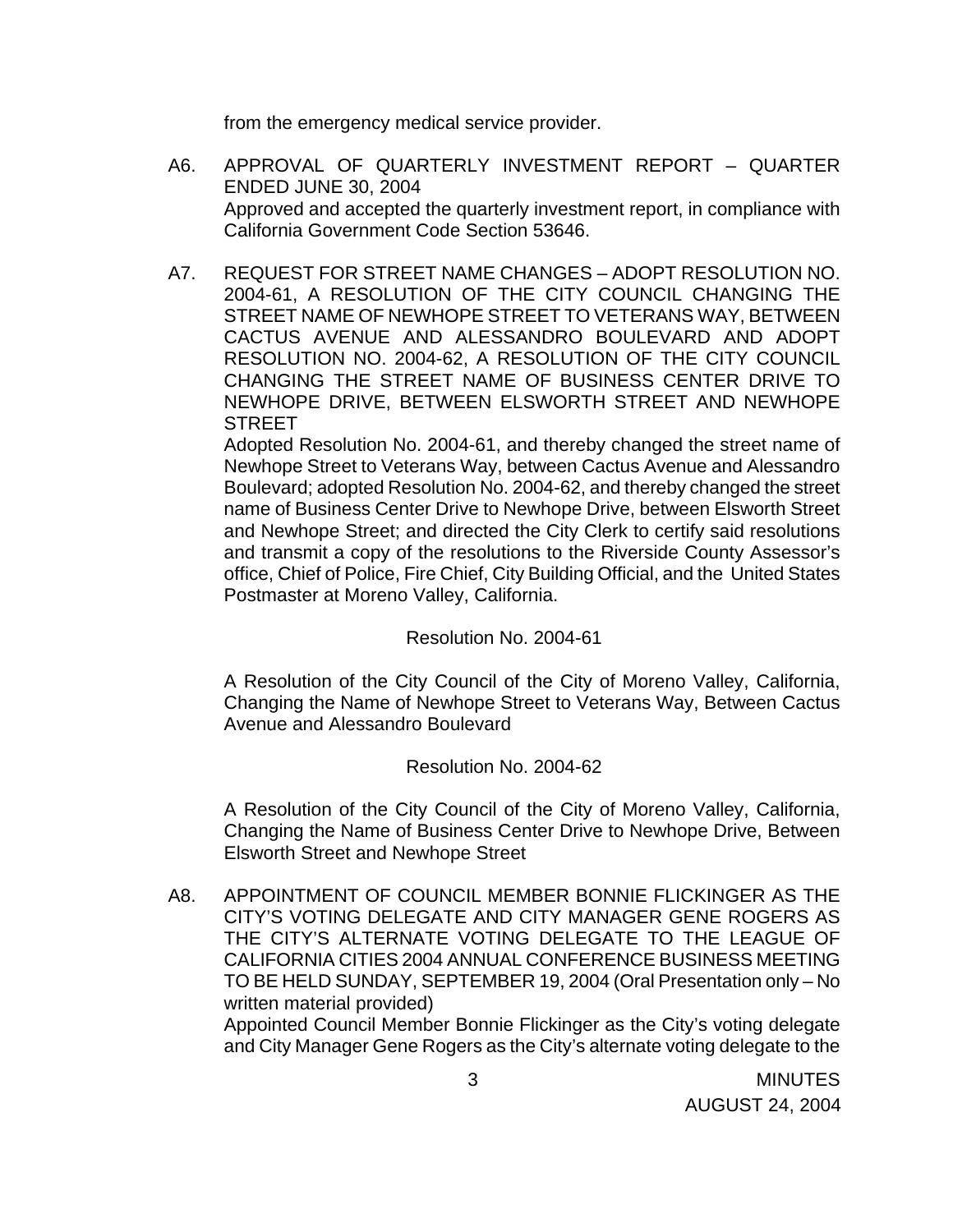League of California Cities 2004 Annual Conference Business Meeting to be held Sunday, September 19, 2004.

- A9. EXTENSION OF PLANNING COMMISSION TERMS Extended the four Planning Commission terms that expire on January 1, 2005, to such time as new appointments are made.
- A10. NOTICE OF COMPLETION AND ACCEPTANCE OF THE TRAFFIC SIGNAL AT COTTONWOOD AVENUE AND MORENO BEACH DRIVE, PROJECT NO. 02-12566922 Accepted the work as complete for the traffic signal at Cottonwood Avenue and Moreno Beach Drive, constructed by Macadee Electrical Construction, 14771 Cherry Circle, Chino Hills, California 91709; directed the City Clerk to record the Notice of Completion within ten (10) calendar days at the office of the County Recorder of Riverside County, as required by Section 3093 of the California Civil Code; authorized the Director of Finance to release the retention to Macadee Electrical Construction thirty-five (35) calendar days after the date of recordation of the Notice of Completion, if no claims are filed against the project; accepted the improvements into the City's maintained road system.
- A11. AGREEMENT FOR STREET LIGHTING SERVICE MORENO VALLEY UTILITIES SYSTEMS SCHEDULE SL – STREET LIGHTING SERVICE Reviewed and approved the Agreement for Street Lighting Service, Moreno Valley Utilities System, SL – Street Lighting Service (the "Agreement"), between the City of Moreno Valley and the Moreno Valley Community Services District (CSD) for the purpose of funding City owned and operated arterial and residential streetlights through a portion of revenues collected through CSD Zones B (Residential) and C (Arterial) parcel charges.
- A12. APPROVE DESIGN COOPERATIVE AGREEMENT WITH STATE OF CALIFORNIA DEPARTMENT OF TRANSPORTATION (CALTRANS) FOR THE ROUTE 60/NASON INTERCHANGE IMPROVEMENT PROJECT, PROJECT NO. 98-25897 Approved the Design Cooperative Agreement with Caltrans for the design phase of the Route 60/Nason Interchange Improvement Project and authorized the Mayor to execute the Design Cooperative Agreement with Caltrans.
- A13. MAIL BALLOT PROCEEDINGS FOR TRACTS 27593, 29920 AND 31319 (AND ALL THEIR AFFECTED PHASES) FOR: 1) APPROVAL OF THE NATIONAL POLLUTANT DISCHARGE ELIMINATION SYSTEM (NPDES) REGULATORY RATE SCHEDULE AND 2) INCLUSION INTO COMMUNITY SERVICES DISTRICT ZONE B (RESIDENTIAL STREET LIGHTING) AND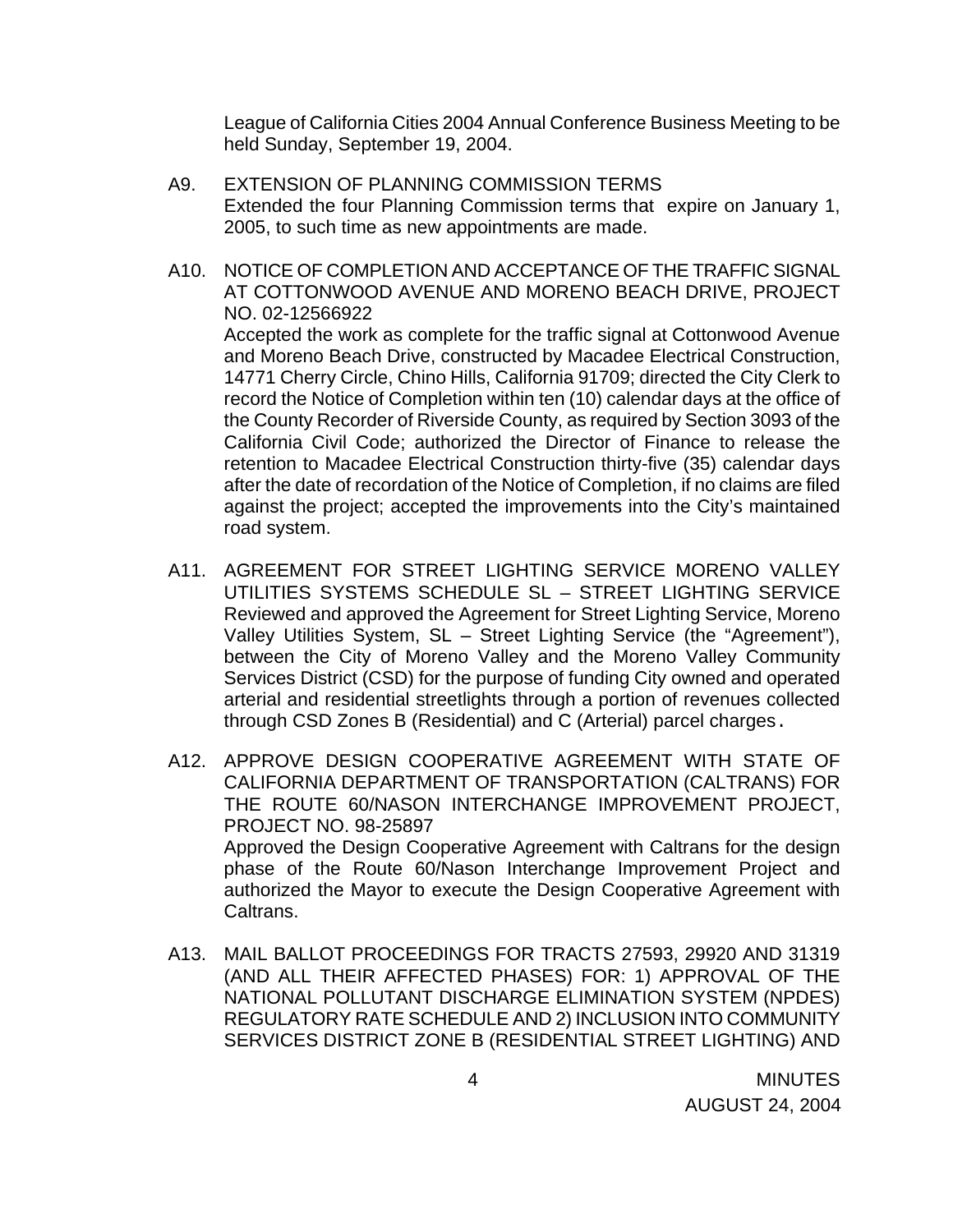APPROVAL OF THE ANNUAL CHARGE.

MAIL BALLOT PROCEEDING FOR TENTATIVE TRACT 31431 (AND ALL AFFECTED PHASES) FOR APPROVAL OF THE NATIONAL POLLUTANT DISCHARGE ELIMINATION SYSTEM (NPDES) REGULATORY RATE **SCHEDULE** 

 Accepted public comments regarding the mail ballot proceedings for Tentative Tracts 27593, 29920, 31319, and 31431 (and all their affected phases) for approval of the National Pollutant Discharge Elimination System (NPDES) regulatory rate schedule.

- A14. FOLLOW-UP REPORT INSTALLATION OF 4-WAY STOP SIGNS AT MORENO VALLEY BEACH DRIVE/CACTUS AVENUE INTERSECTION Approved the installed 4-way stop signs at the intersection of Moreno Beach Drive/Cactus Avenue as an interim traffic control measure prior to the installation of the traffic signal.
- A15. APPROVAL OF PARCEL MAP 32469 SOUTHEAST CORNER OF LASSELLE STREET AND IRIS AVENUE - SUBDIVIDER - EMPIRE LAND, LLC, ONTARIO, CA 91764 Approved Parcel Map 32469; authorized the City Clerk to sign the map and transmit said map to the County Recorder's Office for recordation.
- A17. RATIFICATION OF AGREEMENTS WITH SOUTHERN CALIFORNIA EDISON – GRAHAM STREET INTERCONNECTION FACILITY Ratified the following agreements between Southern California Edison and the City of Moreno Valley for the Graham Street Interconnection Facility: Graham Street Wholesale Distribution Load Interconnection Facilities Agreement and Service Agreement for Wholesale Distribution Service – Graham Street
- A18. AUTHORIZATION OF CREDIT BID AT SHERIFF'S FORECLOSURE SALE FOR THREE (3) DELINQUENT PROPERTIES LOCATED WITHIN ASSESSMENT DISTRICT 87-4 (CENTERPOINTE) Adopted Resolution No. 2004-64 to approve the purchase of certain Centerpointe properties via credit bid to facilitate economic development.

#### Resolution No. 2004-64

A Resolution of the City Council of the City of Moreno Valley, California, Approving the Purchase of Certain Centerpointe Properties via Credit Bid to Facilitate Economic Development

 A19. APPROVAL OF RESOLUTION NO. 2004-65, SUMMARY VACATION OF PORTIONS OF GLOBE STREET AND OLEANDER AVENUE PUBLIC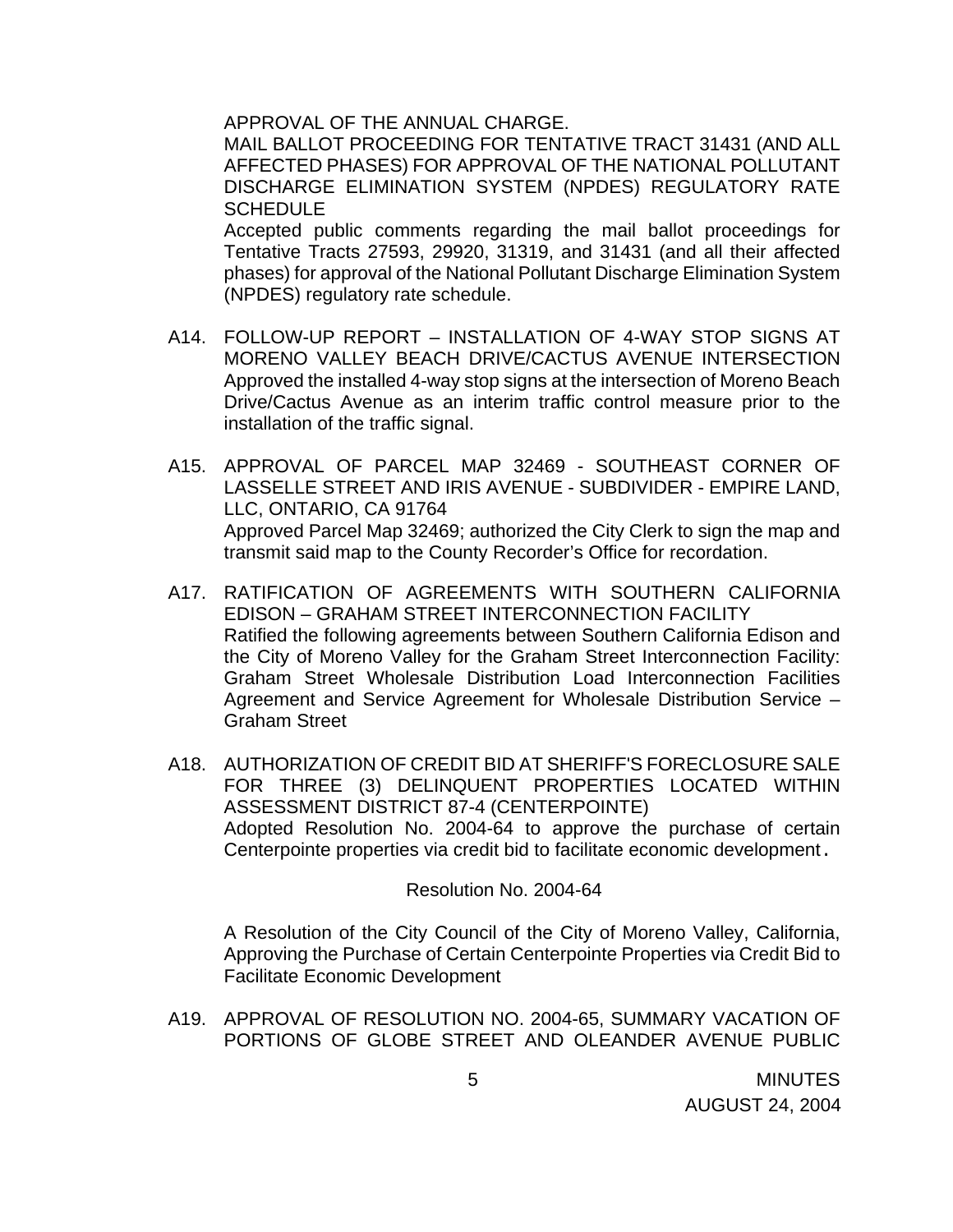RIGHT-OF-WAY - EAST OF PERRIS BOULEVARD, NORTH OF THE OLEANDER CHANNEL

 Adopted Resolution No. 2004-65, summarily vacating portions of Globe Street and Oleander Avenue public right-of-way located east of Perris Boulevard, north of the Oleander Channel; and directed the City Clerk to certify said resolution and transmit a copy of the resolution to the County Recorder's office for recording.

#### Resolution No. 2004-65

 A Resolution of the City Council of the City of Moreno Valley, California, Ordering the Summary Vacation of Portions of Globe Street and Oleander Avenue Public Right-of-Way

A21. MARCH JOINT POWERS AGREEMENT AMENDMENT #9 Approved Amendment #9 to the Joint Powers Agreement between the Cities of Moreno Valley, Perris and Riverside and the County of Riverside relating to the use and reuse of March Air Force Base to enable the Joint Powers Authority to perform the land use review for the expansion of Air Force Village West.

### **B. CONSENT CALENDAR** - **COMMUNITY SERVICES DISTRICT**

- B1. ORDINANCES FIRST READING BY TITLE ONLY Waived reading of all Ordinance Introductions and read by title only.
- B2. MINUTES REGULAR MEETING OF JULY 13, 2004 Approved as submitted.
- B3. MINUTES SPECIAL MEETING OF JULY 6, 2004 Approved as submitted.
- B4. APPROVE RESOLUTIONS AND FILING OF GRANT APPLICATIONS FOR PROPOSITION 40 GRANT FUNDING
	- 1. Approved the filing of an application for local assistance funds in the amount of \$644,000 to be funded from the Per Capita Program under the California Clean Water, Clean Air, Safe Neighborhood Parks, and Coastal Protection Act of 2002;
	- 2. Adopted Resolution No. CSD 2004-19 to certify the approval of the governing board to enter into this transaction with the California Department of Parks and Recreation for the purpose of applying for grant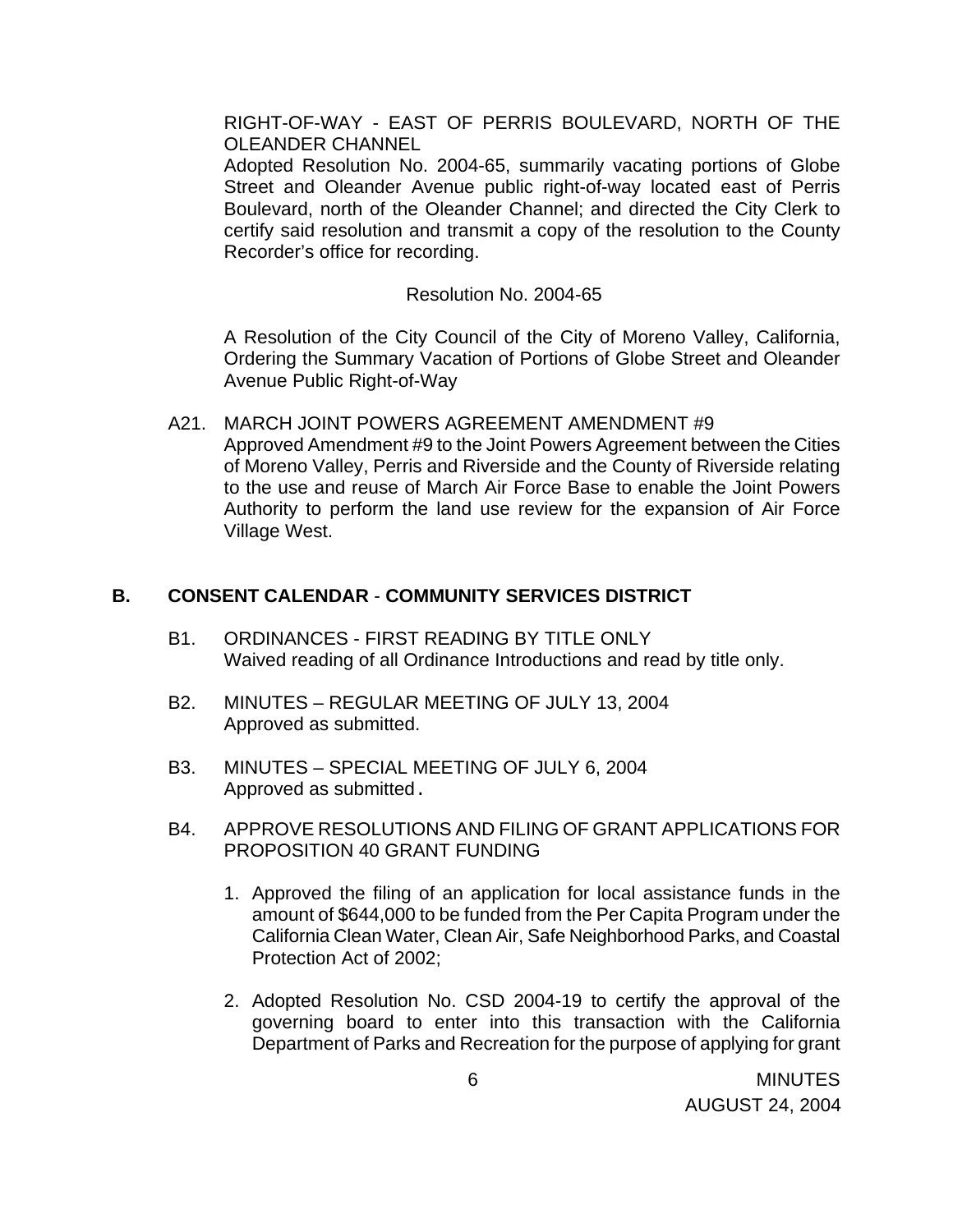funding from the Per Capita Program under the California Clean Water, Clean Air, Safe Neighborhood Parks, and Coastal Protection Act of 2002 and to authorize the designated personnel, as shown on the resolution, to sign contract documents for FY 2003/2004, 2004/2005, and 2005/2006.

#### Resolution No. CSD 2004-19

A Resolution of the City Council of the City of Moreno Valley, California, Acting in its capacity as the Board of Directors of the Moreno Valley Community Services District Certifying the Approval of the Governing Board for the City of Moreno Valley Parks and Recreation Department to Apply for Grant Funds for the Per Capita Grant Program under the California Clean Water, Clean Air, Safe Neighborhood Parks, and Coastal Protection Act of 2002 and to Authorize Designated Personnel to Sign Contract Documents for FY 2003/2004, 2004/2005 and 2005/2006

- 3. Approved the filing of an application for local assistance funds in the amount of \$396,430 to be funded from the Roberti-Z'Berg-Harris Open Space and Recreation Block Grant Program under the California Clean Water, Clean Air, Safe Neighborhood Parks, and Coastal Protection Act of 2002.
- 4. Adopted Resolution No. CSD 2004-20 to certify the approval of the governing board to enter into this transaction with the California Department of Parks and Recreation for the purpose of applying for grant funding from the Roberti-Z'Berg-Harris Urban Open Space and Recreation Block Grant Program under the California Clean Water, Clean Air, Safe Neighborhood Parks, and Coastal Protection Act of 2002 and to authorize the designated personnel, as shown on the resolution, to sign contract documents for FY 2003/2004, 2004/2005, and 2005/2006.

### Resolution No. CSD 2004-20

A Resolution of the City Council of the City of Moreno Valley, California, Acting in its capacity as the Board of Directors of the Moreno Valley Community Services District Certifying the Approval of the Governing Board for the City of Moreno Valley Parks and Recreation Department to Apply for Grant Funds for the Roberti-Z'Berg-Harris Block Grant Program under the California Clean Water, Clean Air, Safe Neighborhood Parks, and Coastal Protection Act of 2002 and to Authorize Designated Personnel to Sign Contract Documents for FY 2003/2004, 2004/2005 and 2005/2006

B5. AGREEMENT FOR STREET LIGHTING SERVICE MORENO VALLEY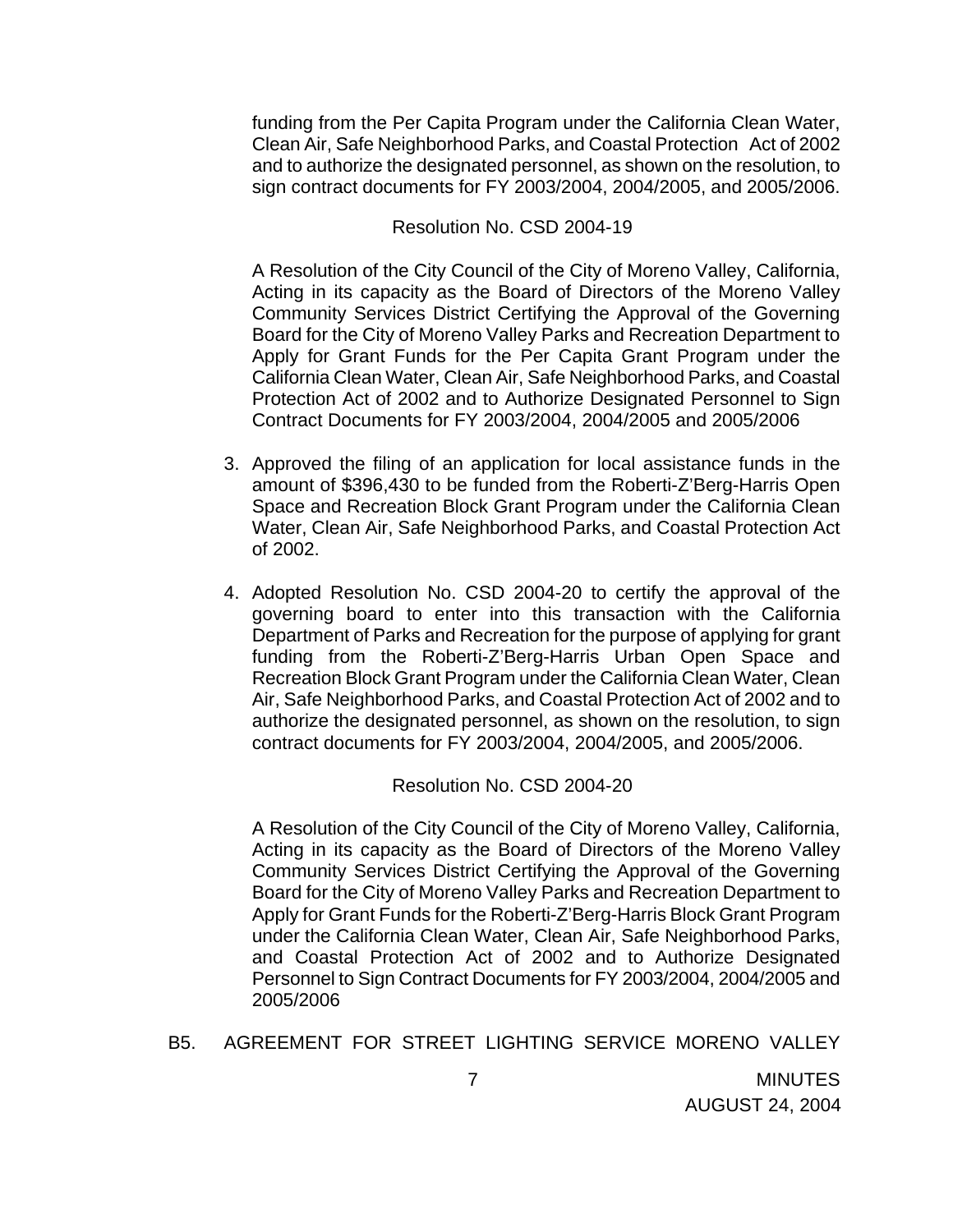UTILITIES SYSTEMS SCHEDULE SL – STREET LIGHTING SERVICE Reviewed and approved the Agreement for Street Lighting Service, Moreno Valley Utilities System, SL – Street Lighting Service (the "Agreement"), between the City of Moreno Valley and the Moreno Valley Community Services District (CSD) for the purpose of funding City owned and operated arterial and residential streetlights through a portion of revenues collected through CSD Zones B (Residential) and C (Arterial) parcel charges.

B6. MAIL BALLOT PROCEEDINGS FOR TRACTS 27593, 29920 AND 31319 (AND ALL THEIR AFFECTED PHASES) FOR: 1) APPROVAL OF THE NATIONAL POLLUTANT DISCHARGE ELIMINATION SYSTEM (NPDES) REGULATORY RATE SCHEDULE AND 2) INCLUSION INTO COMMUNITY SERVICES DISTRICT ZONE B (RESIDENTIAL STREET LIGHTING) AND APPROVAL OF THE ANNUAL CHARGE. MAIL BALLOT PROCEEDING FOR TENTATIVE TRACT 31431 (AND ALL AFFECTED PHASES) FOR APPROVAL OF THE NATIONAL POLLUTANT DISCHARGE ELIMINATION SYSTEM (NPDES) REGULATORY RATE **SCHEDULE** Accepted public comments regarding the mail ballot proceedings for

Tentative Tracts 27593, 29920 and 31319 (and all their affected phases) for inclusion into CSD Zone B (Residential Street Lighting) and approval of the annual charge.

B7. TRACT 30233-1 – APPROVE GRANT OF EASEMENT TO VERIZON WITHIN LOT 'A' – EQUESTRIAN TRAIL AND FIRE ACCESS ROAD - SOUTHEAST CORNER OF JOHN F. KENNEDY DRIVE AND CHAMPIONSHIP DRIVE Approved the Easement Deed granting to Verizon an easement within Lot 'A' – Equestrian Trail and Fire Access Road of Tract 30233-1; authorized the President to execute the Easement Deed; and directed the City Clerk to forward the signed Easement Deed to Verizon for their acceptance of the

easement and recordation.

B8. APPROVE OFFER OF DEDICATION TO THE CITY OF MORENO VALLEY FOR TRAFFIC SIGNAL OPERATION AND MAINTENANCE - NORTHEAST CORNER OF JOHN F. KENNEDY DRIVE AND CHAMPIONSHIP DRIVE Approved the Offer of Dedication dedicating to the City of Moreno Valley an easement and right of way at the northeast corner of John F. Kennedy Drive and Championship Drive for traffic signal operation and maintenance: authorized the President to execute the Offer of Dedication; and directed the City Clerk to forward the signed Offer of Dedication to the County Recorder's Office for recordation.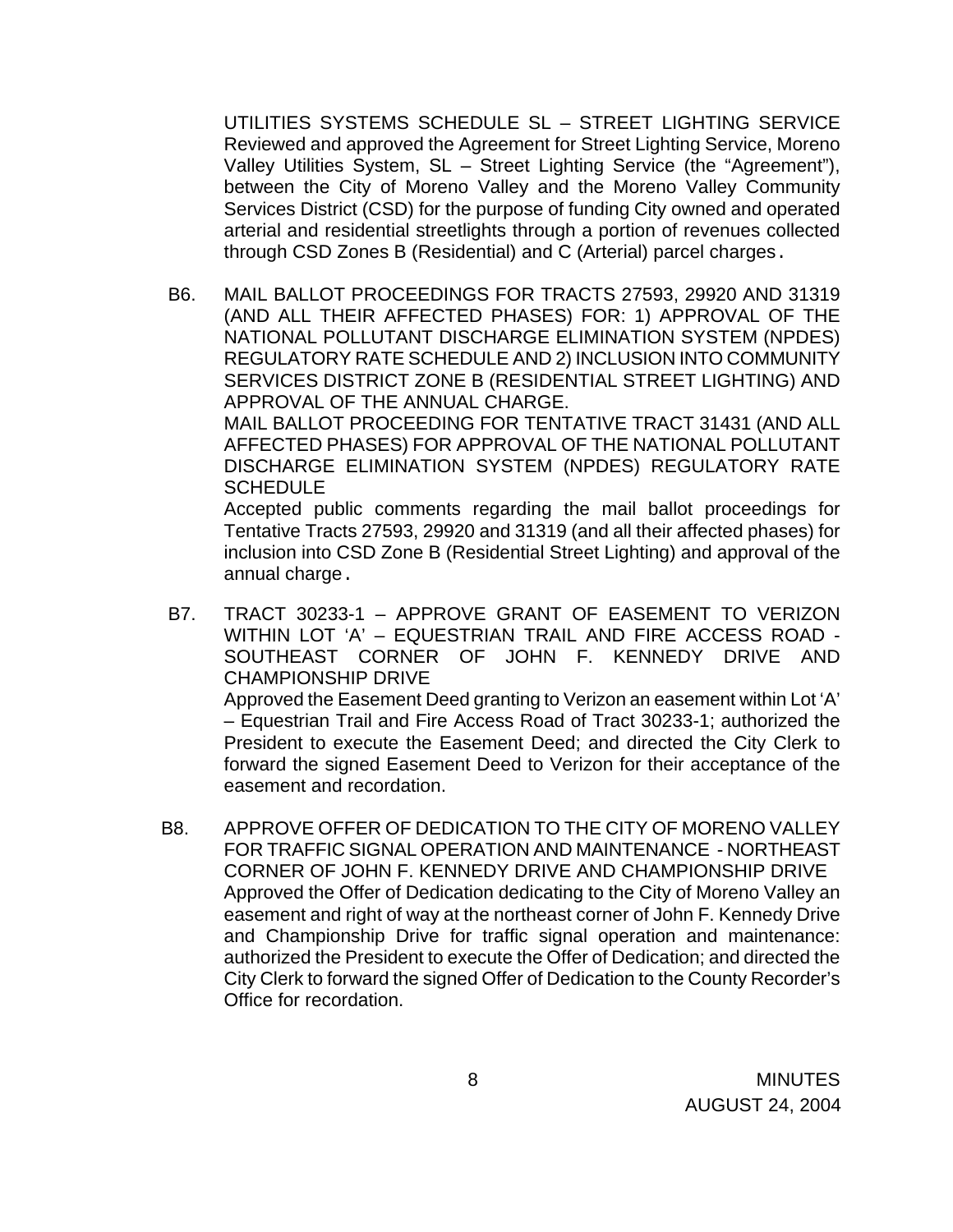#### **C. CONSENT CALENDAR** - **COMMUNITY REDEVELOPMENT AGENCY**

- C1. ORDINANCES FIRST READING BY TITLE ONLY Waived reading of all Ordinance Introductions and read by title only.
- C2. MINUTES REGULAR MEETING OF JULY 13, 2004 Approved as submitted.
- C3. MINUTES SPECIAL MEETING OF JULY 6, 2004 Approved as submitted
- C4. AUTHORIZATION OF AGREEMENT FOR PURCHASE AND THE CONVEYANCE OF TITLE TO ASSESSOR'S PARCEL NUMBER 481-084- 016 AT THE SOUTHWEST CORNER OF SHEILA STREET AND FILAREE AVENUE Authorized the Chairman to execute the agreement of Purchase and Sale of the above-described parcel; authorized the Chairman to execute escrow instructions and other documents as may be necessary to convey title to the parcel described above; appropriated funds from the Shelia Street program shown as account number 894.91310.6833 not to exceed \$430,000 and

authorized the Finance Director to wire transfer funds necessary to escrow to complete conveyance of title to the parcel described above; and authorized the acceptance of title to the above-described parcel in accordance with the Agreement and directed the City Clerk to certify to the acceptance and place said certification in escrow for recordation with the original grant deed when the escrow is complete.

C5. MORENO VALLEY RECREATION AND CONFERENCE CENTER – APPROVE OFFER OF DEDICATION FOR EASEMENT AND RIGHT OF WAY FOR PUBLIC UTILITY PURPOSES - SOUTH SIDE OF ALESSANDRO BOULEVARD, 200' WEST OF FREDERICK STREET Approved the Offer of Dedication dedicating an easement and right of way for public utility purposes for property located on the Moreno Valley Recreation and Conference Center site; authorized the Chairman to execute the Offer of Dedication; and directed the City Clerk to forward the signed Offer of Dedication to the County Recorder's Office for recordation.

# **D. CONSENT CALENDAR** - **BOARD OF LIBRARY TRUSTEES**

- D1. ORDINANCES FIRST READING BY TITLE ONLY Waived reading of all Ordinance Introductions and read by title on
- D2. MINUTES REGULAR MEETING OF JULY 13, 2004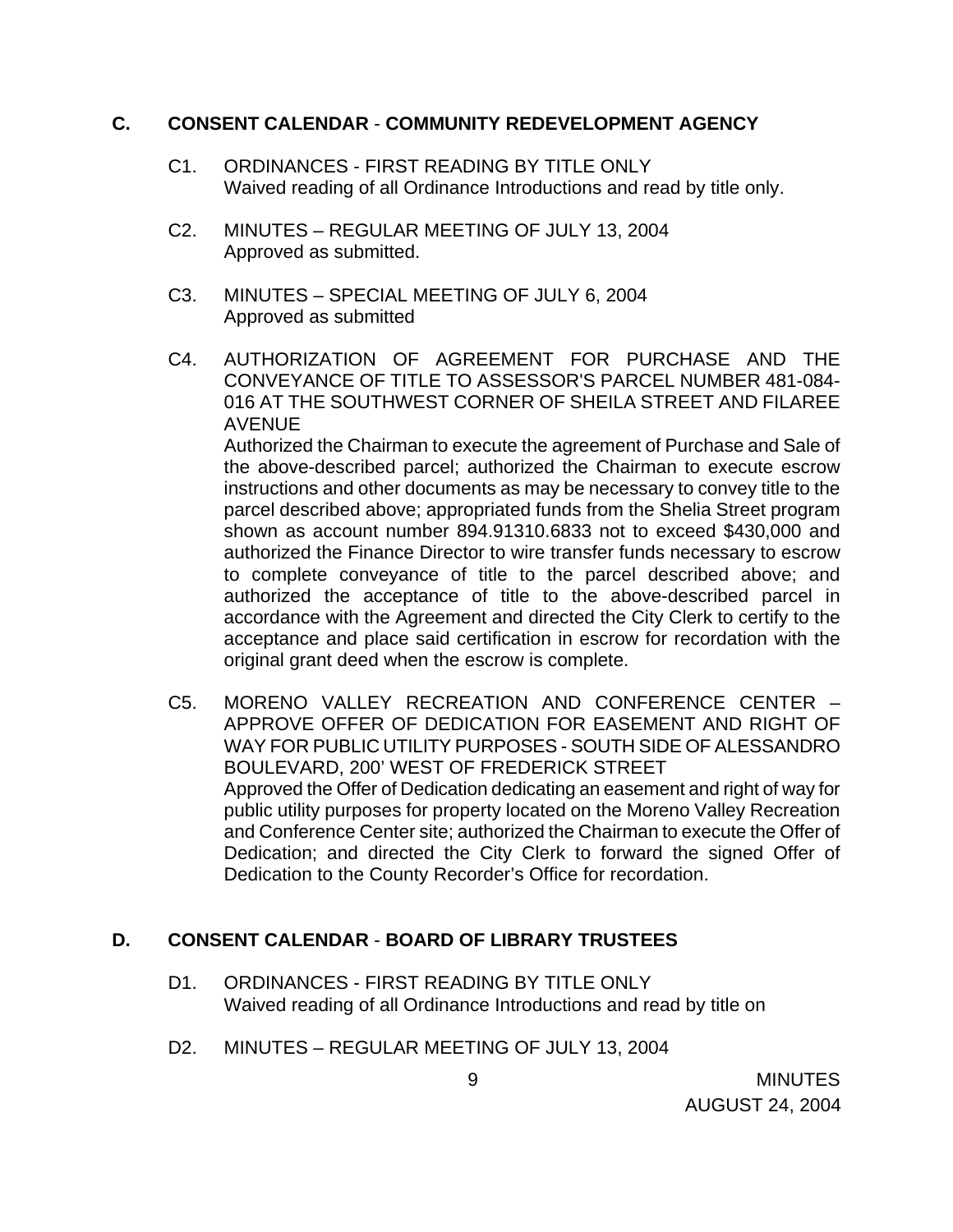Approved as submitted

#### **E. PUBLIC HEARINGS**

E1. PUBLIC HEARING REGARDING MAIL BALLOT PROCEEDINGS FOR TENTATIVE TRACTS 30708 AND 30924 (AND ALL THE AFFECTED PHASES) INCLUSION INTO COMMUNITY SERVICES DISTRICT ZONE B (RESIDENTIAL STREET LIGHTING); AND APPROVAL OF THE NATIONAL POLLUTANT DISCHARGE ELIMINATION SYSTEM (NPDES) REGULATORY RATE SCHEDULE

 President West opened the public testimony portion of the public hearing; there being none, public testimony was closed.

 Board Member White made a motion seconded by President West, directing the Secretary to tabulate the ballots. Motion carried 5-0. Roll call vote.

The Secretary announced the results as follows:

APN – 486-160-030 - Tract 30708 Zone B - Yes APN – 486-160-030 - Tract 30708 NPDES - Yes APN – 477-150-014 - Tract 30924 Zone B - Yes APN – 477-150-014 - Tract 30924 NPDES - Yes

Council Member White made a motion seconded by Council Member Batey to verify and accept the results of the mail ballot proceedings as identified on the Official Tally Sheet and Assessor Parcel Number (APN) listing; receive and file with the City Clerk's Office the accepted Official Tally Sheet and APN listing; and authorize and impose the applicable CSD charge and the NPDES regulatory rate for Tentative Tracts 30708 and 30924 (and all affected phases). Motion carried 5-0. Roll call vote.

# **F. ITEMS REMOVED FROM CONSENT CALENDARS FOR DISCUSSION OR SEPARATE ACTION**

 A16. APPROVAL OF RESOLUTION NO. 2004-63, SUMMARY VACATION OF PORTIONS OF THE EQUESTRIAN TRAIL WITHIN FINAL MAP 30300-2 AND PARCEL MAP 22701 - SOUTH SIDE OF KRAMERIA AVENUE, EAST OF LASSELLE STREET - SUBDIVIDER – MVR-MORENO VALLEY, LP, CARLSBAD, CA 92008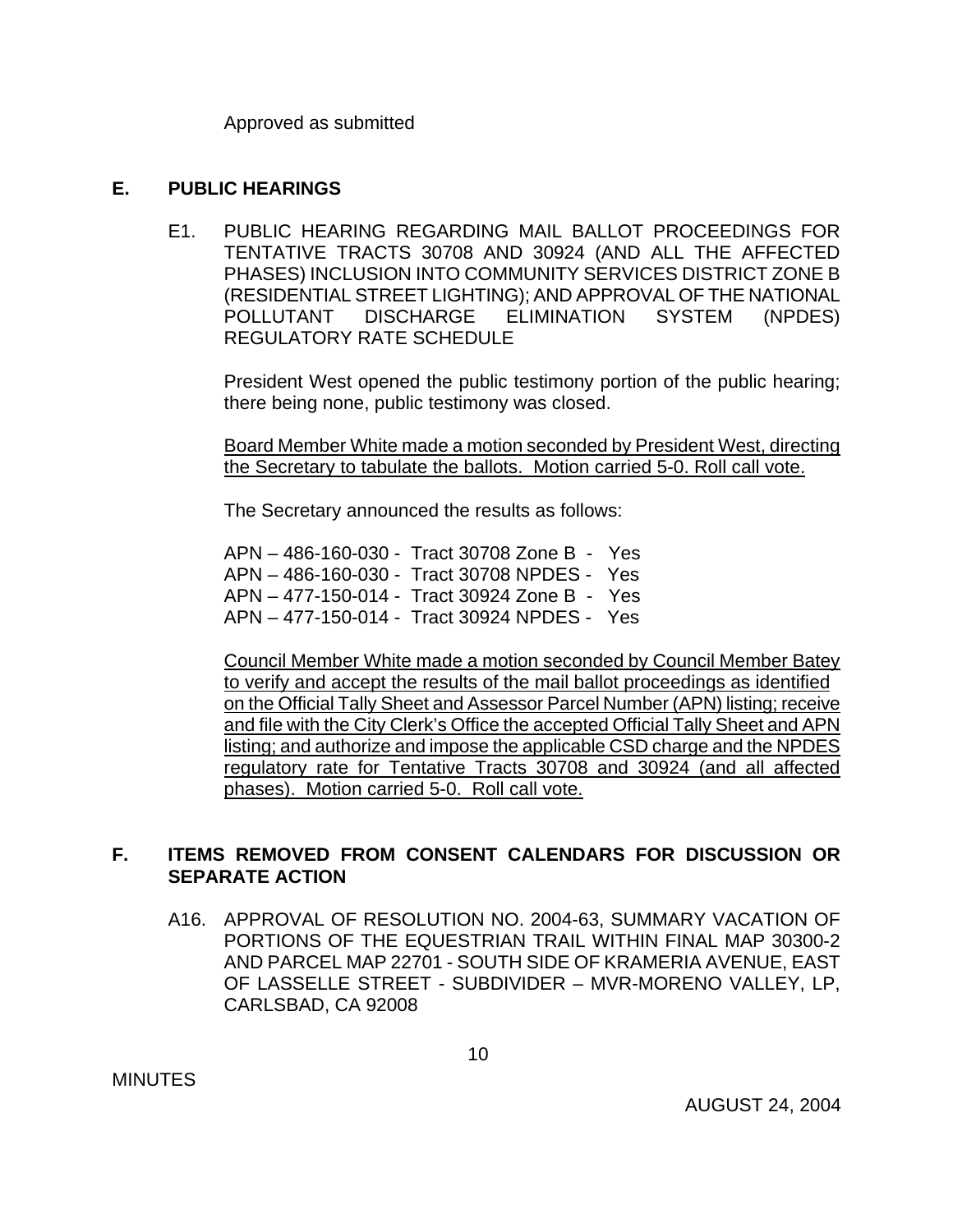Mayor West opened the agenda item for public comments; there being none, public comments were closed

Council Member Flickinger made a motion, seconded by Council Member White, to approve Resolution No. 2004-63, summary vacation of portions of the equestrian trail within Final Map 30300-2 and Parcel Map 22701 – south side of Krameria Avenue, East of Lasselle Street – Subdivider – MVR-Moreno Valley, LP, Carlsbad, CA 92008, and directed the City Clerk to certify said resolution and transmit a copy of the resolution to the County Recorder's Office for recordation. Motion carried 5-0. Roll call vote.

Resolution No. 2004-63

A Resolution of the City Council of the City of Moreno Valley, California, Ordering the Summary Vacation of Portions of the Equestrian Trail within Final Map 30300-2 and Parcel Map 22701

 A20. MARCH JOINT POWERS AGREEMENT AMENDMENT #8 (CONTINUED FROM JULY 13, 2004)

 Phil Rizzo, Executive Director of the March Joint Powers Authority spoke on behalf of the MJPA.

 Mayor West opened the agenda item for public comments; there being none, public comments were closed

 Council Member Flickinger seconded by Council Member White, to require only the vote of five members for the transaction of business, rather than six as currently required; to grant March Joint Powers Authority (MJPA) the power to issue bonds; to grant MJPA the power to tax; and to grant MJPA the power to exercise eminent domain predicated on the opinion issued by the MJPA General Counsel, that the City reserves its right to veto actions of eminent domain within or contiguous to its boundaries, as stated in Section 12 of the MJPA Agreement. Motion carried 5-0. Roll call vote

# **G. REPORTS**

- G1. CITY COUNCIL REPORTS ON REGIONAL ACTIVITIES
	- a. Report on March Joint Powers Authority (MJPA) by Mayor Pro Tem **Stewart**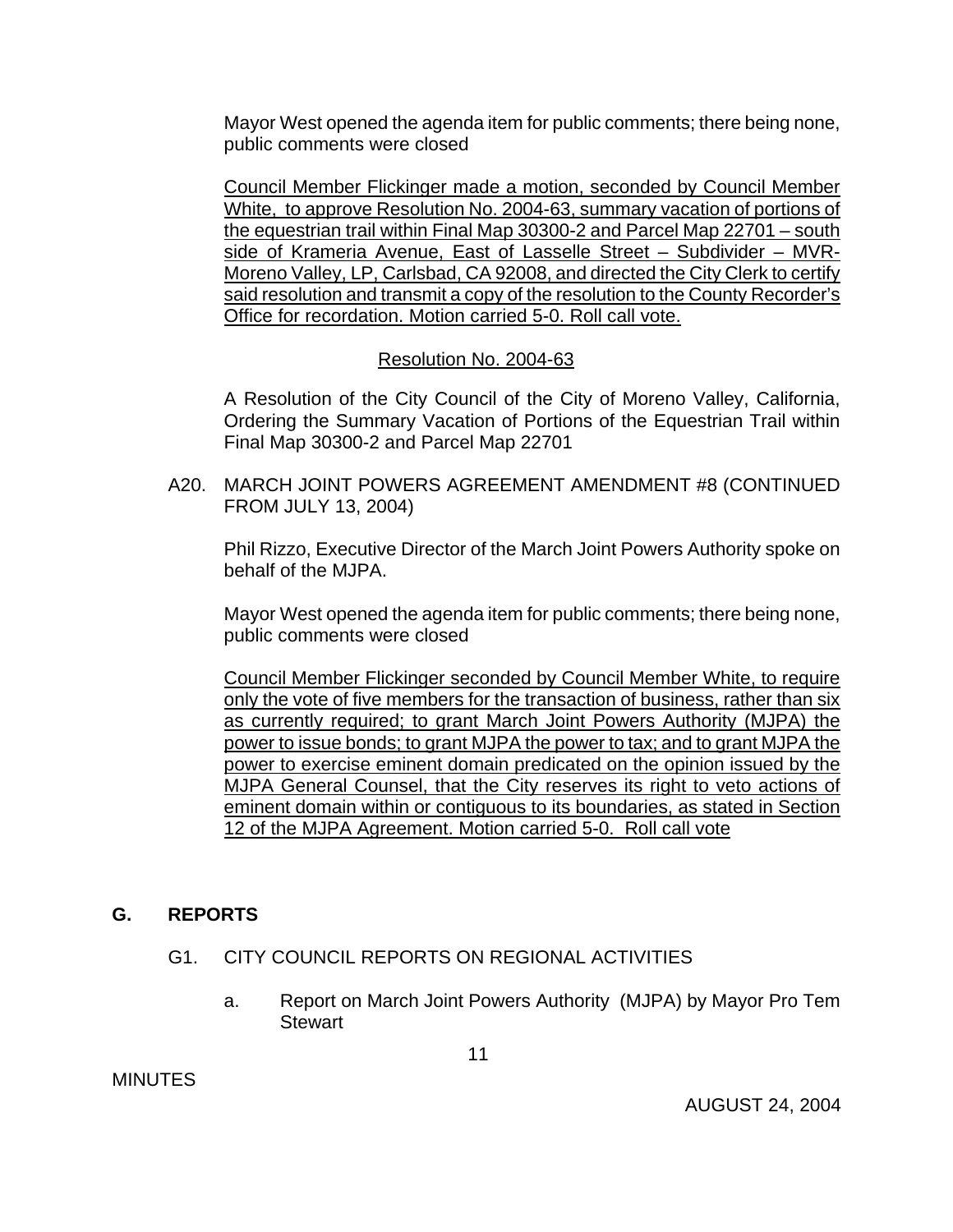Phil Rizzo, Executive Director of the March Joint Powers Authority spoke on the subject.

Mayor West opened the agenda item for public comments; there being none, public comments were closed.

## G2. WOODEN FENCE REPLACEMENT/DEMONSTRATION PROJECT

Mayor West opened the agenda item for public comment. Public testimony was given by Ray Hosman.

Agency Member Flickinger made a motion, seconded by\_Agency Member Batey to authorize the implementation of the Fence Replacement/Demonstration Project; approve program documents as provided in Exhibits C through E; and authorize the City Manager, in the capacity of the Executive Director of the Redevelopment Agency, to execute related program documents as required once the program is in full operation. Motion carried 5-0. Roll call vote.

G3. APPOINTMENTS TO THE ACCESSIBILITY APPEALS BOARD, RECREATIONAL TRAILS BOARD AND SENIOR CITIZENS BOARD

Mayor West opened the agenda item for public comments; there being none, public comments were closed.

Council Member Flickinger made a motion, seconded by Council Member Batey to appoint James Edward White to the Accessibility Appeals Board as a Physically Challenged Representative for a term expiring June 30, 2007; appointed Jackie LeSan and Kim M. Nelson to the Recreational Trails Board for terms expiring June 30, 2007; appointed Dorothy Stringer to the Senior Citizens' Board for a term expiring June 30, 2006 and Barbara B. Koehn to the Senior Citizens' Board for a term expiring June 30, 2007. Motion carried 5-0. Roll call vote.

G4. RESOLUTION DEDICATING SURPLUS UTILITIES REVENUES TO POLICE AND FIRE

Mayor West opened the agenda item for public comments. Public testimony was received from Pete Bleckert, Ray Hosman and Robert Burkes.

Council Member Flickinger made a motion, seconded by Council Member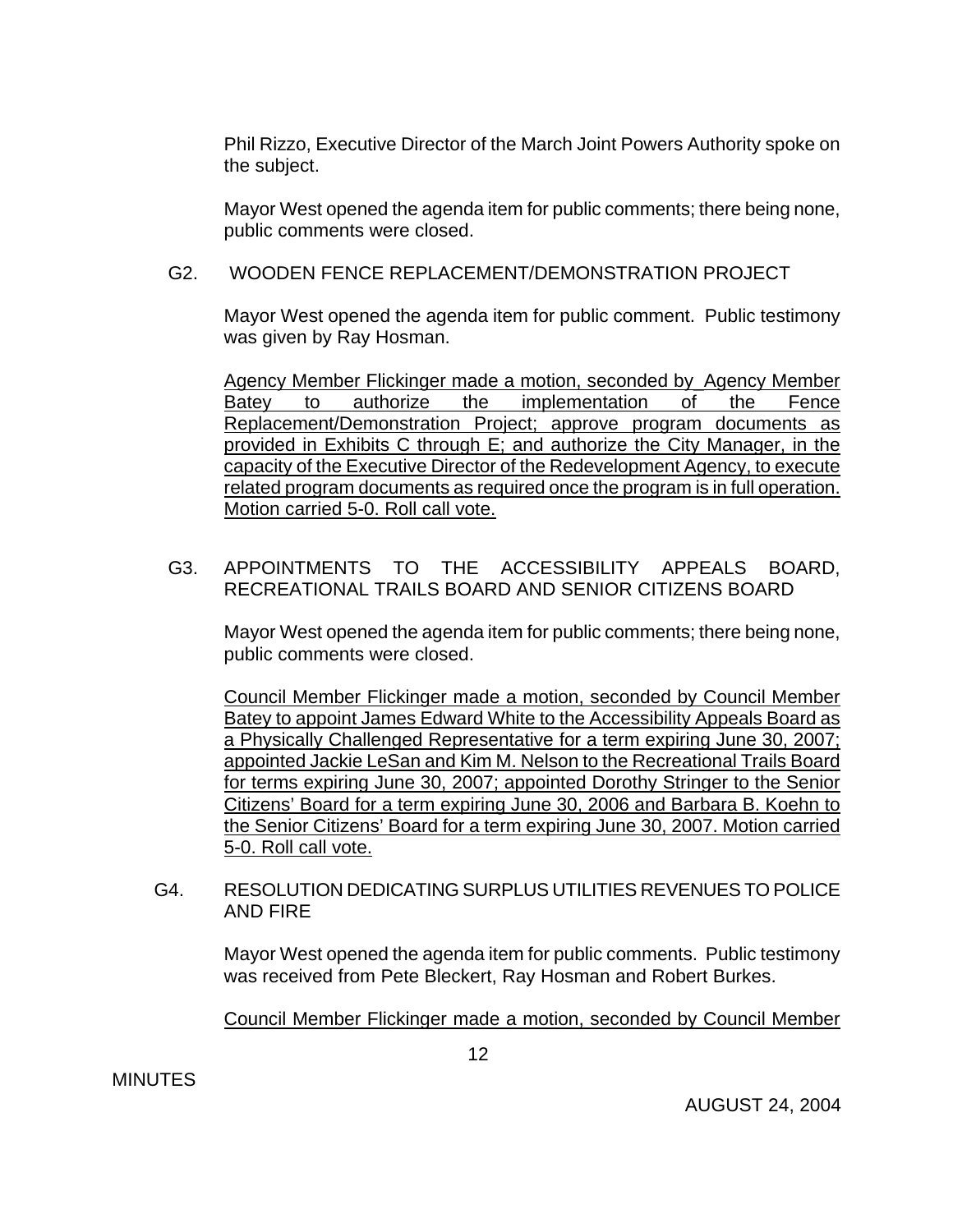White, approving Resolution No. 2004-66 that would dedicate surplus utilities revenues, when they are available, to Police and Fire. This policy is consistent with Council's priority to provide enhanced funds for fire and police services. Motion carried 5-0. Roll call vote

## Resolution No. 2004-66

 A Resolution of the City Council of the City of Moreno Valley, California, Committing and Dedicating Any and All Excess Revenues from the City's Electric Utility to Fire and Police Services for the City of Moreno Valley

G5. 20<sup>th</sup> BIRTHDAY CELEBRATION PLANS

 Mayor West opened the agenda item for public comments; there being none, public comments were closed.

 Council Member White made a motion, seconded by Mayor West to receive and file the report on the preliminary plans for the City of Moreno Valley's 20<sup>th</sup> Birthday Celebration. Motion carried unanimously. Roll call vote.

G6. LEGISLATIVE UPDATE

Mayor West opened the agenda item for public comments; there being none, public comments were closed.

Mayor Pro Tem Stewart made a motion, seconded by Council Member White, to receive and file. Motion carried 5-0. Roll call vote.

 G7. CITY MANAGER'S REPORT (Informational Oral Presentation – not for Council action)

## **H. LEGISLATIVE ACTIONS**

ORDINANCES - 1ST READING AND INTRODUCTION - NONE

ORDINANCES - 2ND READING AND ADOPTION

H1. ORDINANCE NO. 664 ORDINANCE REGULATING SALES AND SPECIAL EVENTS IN PARKING LOTS, AMENDING SECTION 9.02.150 AND 9.08.120 WITH RESPECT TO TEMPORARY USES AND OUTDOOR SALES OF MERCHANDISE (RECEIVED FIRST READING AND INTRODUCTION ON JULY 13, 2004 ON A 5-0 VOTE)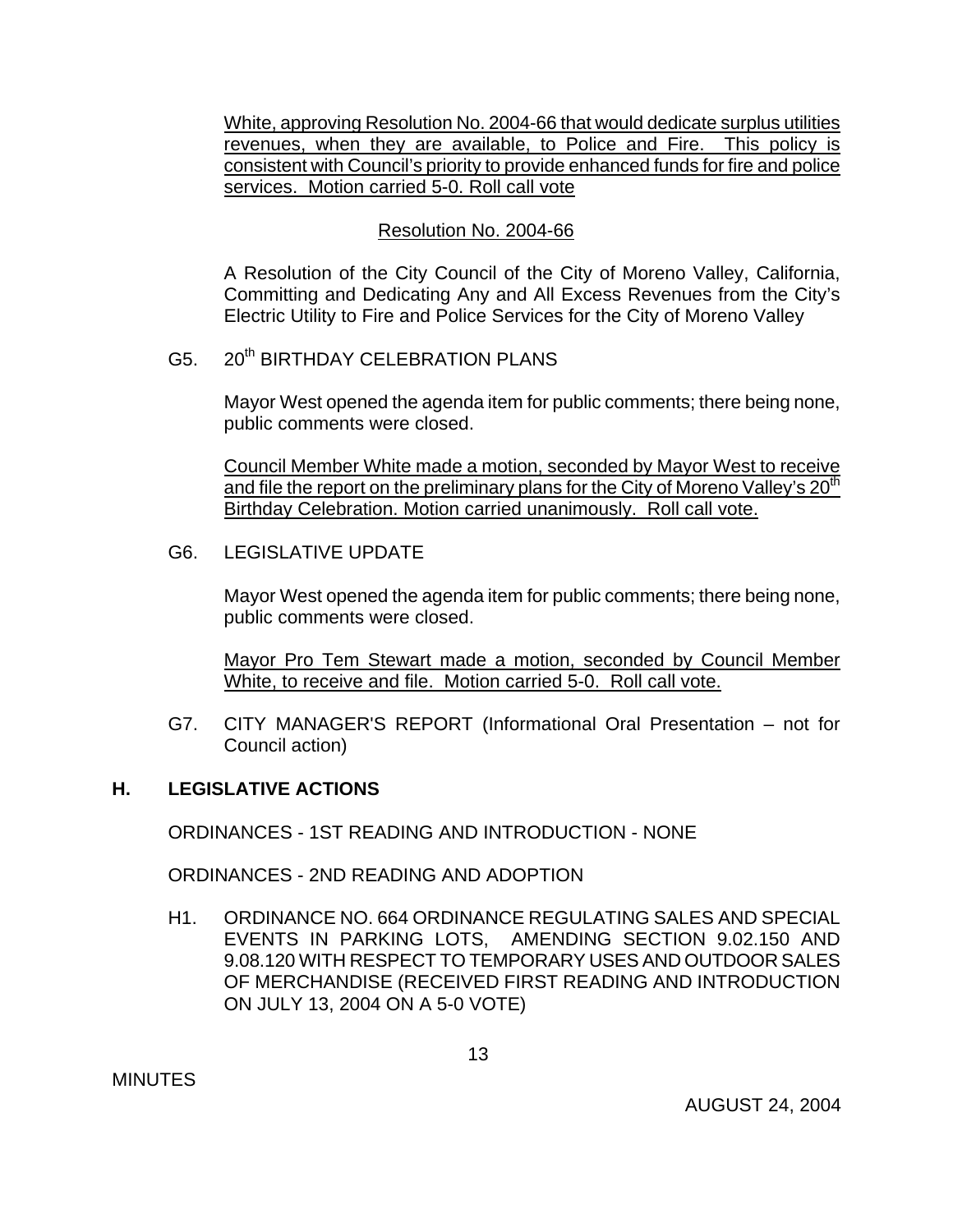Council Member Flickinger made a motion, seconded by Council Member White to adopt Ordinance 664. Motion carried 5-0. Roll call vote.

## Ordinance No. 664

 An Ordinance of the City Council of the City of Moreno Valley, California, Amending Sections 9.02.150 and 9.08.120 with Respect to Temporary Uses and Outdoor Sales of Merchandise

ORDINANCES - URGENCY ORDINANCES – NONE

RESOLUTIONS – NONE

PUBLIC COMMENTS **ON ANY SUBJECT NOT ON THE AGENDA** UNDER THE JURISDICTION OF THE CITY COUNCIL ARE AS FOLLOWS:

### Ray Hosman – Address matter of record

- 1) "Sillly Season"
- 2) Greenfield Utility Profits
- 3) City Logo

## Priscilla Banks - 13560 Searson, Moreno Valley

- 1) Prepping council candidate
- 2) Potential candidate's conviction'
- 3) Removal of candidate from Traffic Safety Commission
- 4) Measure "M"

### Victoria Baca – Address matter of record

- 1) Utility Tax
- 2) Fund Raising Event
- 3) Commended Council Member Flickinger

### Marcia Amino – 10363 Crest Brook, Moreno Valley

- 1) Enterprise Fund for City's Electric Utility
- 2) Opposing government competing with private business
- 3) Tax money
- 4) Riverside Utility

### Daryl Terrell – Address matter of record

- 1) Resignation from Traffic Safety Commission
- 2) Would not actively campaign for City Council

MINUTES

AUGUST 24, 2004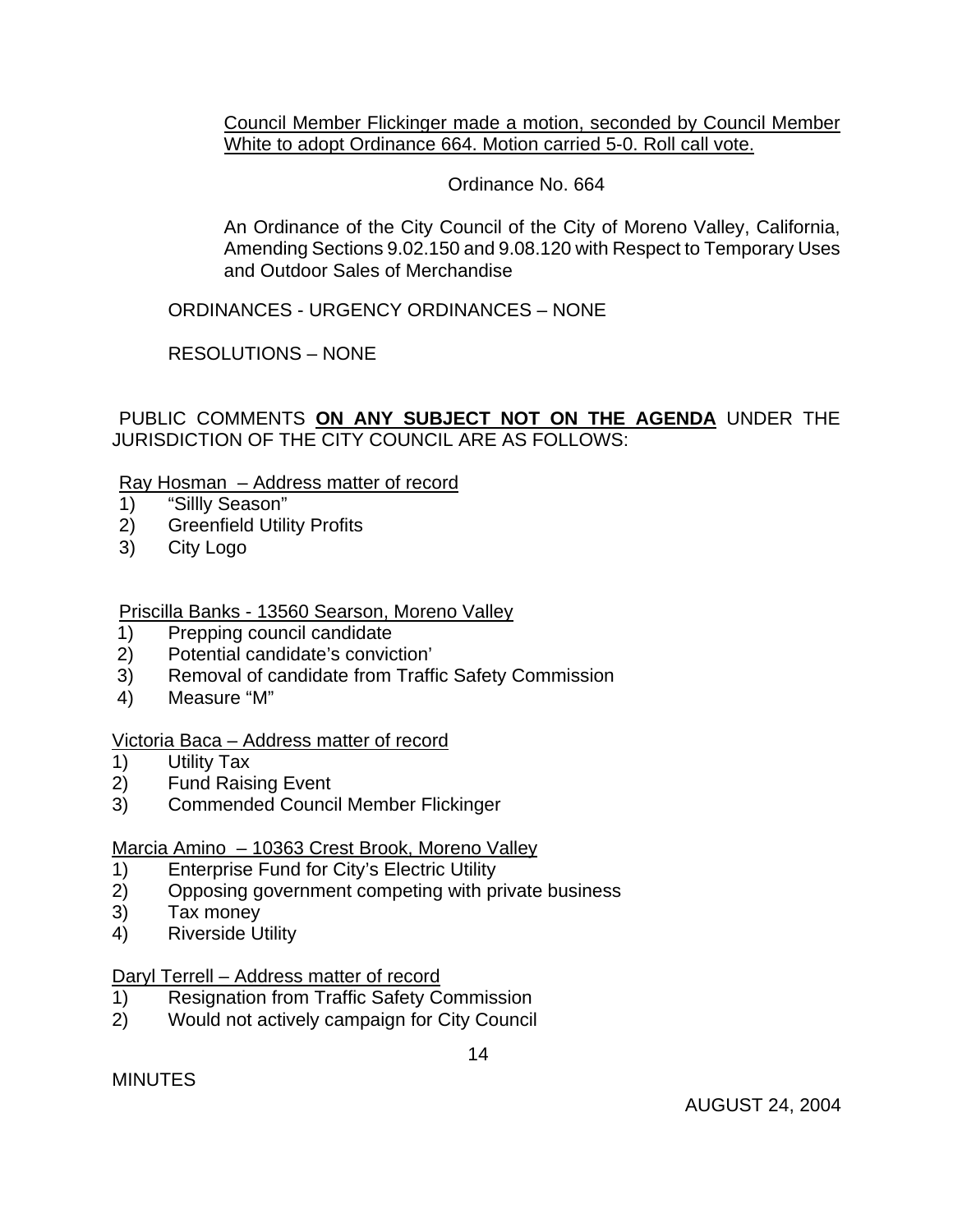3) Thanked residents for their support

# Emil Dragovich, Jr.- 15725 Biarrity Court, Moreno Valley

- 1) Traffic Safety Advisory Commissioner, thanked council for their support
- 2) Safety Program

# **CLOSING COMMENTS AND/OR REPORTS OF THE CITY COUNCIL, COMMUNITY SERVICES DISTRICT, OR COMMUNITY REDEVELOPMENT AGENCY**

# Mayor Pro Tem Stewart

- 1) Great majority of General Fund spent on public safety issues; new public safety building; new fire engines; fire trucks; equipment, costs millions of dollars and contemplating new paramedic services on engines to increase public safety; grant money for POP teams; special traffic teams; speed bumps added; Station 58 will be breaking ground; looking at new ways to improve public safety; lots to do with limited funds
- 2) Commended Candidate Daryl Terrell as a bright and hardworking man that has his heart in the right place.
- 3) Unit from Washington currently at March Reserve base; support the military and the base.

### Council Member Batey

1) No comments.

# Council Member Flickinger

1) The General Fund had loaned a start up loan of \$870,000 to the municipal utility, there were no CSD funds used. The loan will be paid back by the utility ratepayers. When the cost of the product you sell goes up, the price you sell it goes up. The electric utility business would not be a loss. It is a matter of supply and demand rule.

### Council Member White

- 1) Council is not using scare tactics just being truthful, when funds are not available the City cannot provide services.
- 2) Will vote "No" on Measure M and N as a citizen of Moreno Valley; both measures are not good for the city;
- 3) The City has the authority to get into the electric business according to State law.

### Mayor West

- 1) Reputation of Moreno Valley improving dramatically; City is making gains
- 2) Public Works started the restoration program; goal to improve streets; thanked the